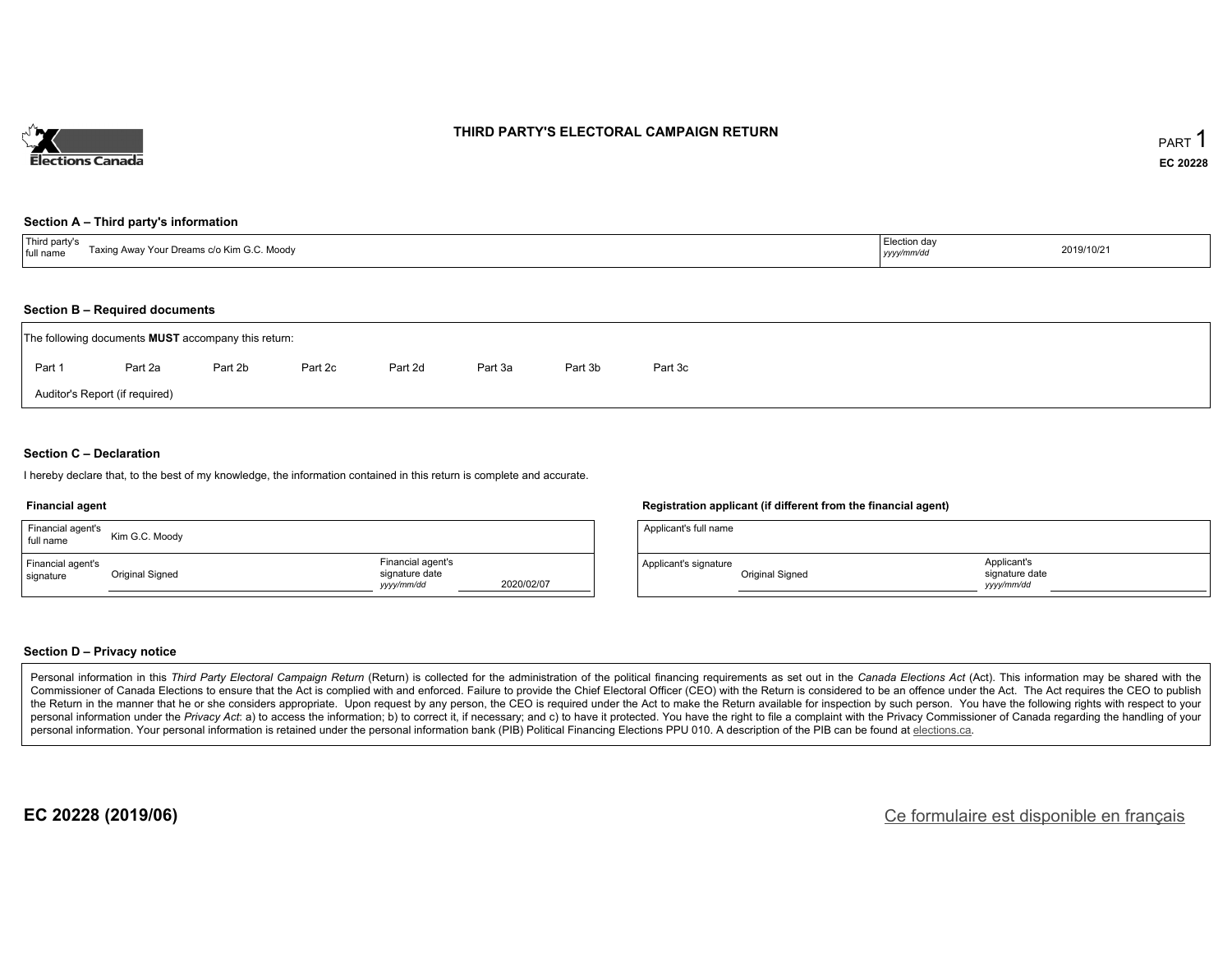

### **THIRD PARTY'S ELECTORAL CAMPAIGN RETURN HIRD PARTY'S ELECTORAL CAMPAIGN RETURN<br>Statement of monetary contributions received PART 2a PART 2a**

| No. | <b>Full name</b>                                                                  | <b>Street</b><br>no. | <b>Street</b> | Apt. | City      | Prov./<br>Terr. | Postal<br>code | Date<br>received                                                               | Individual | Business /<br>Commercial<br>organization | Government | <b>Trade union</b> | Corporation<br>without share<br>capital | Unincorporated<br>organization or<br>association |
|-----|-----------------------------------------------------------------------------------|----------------------|---------------|------|-----------|-----------------|----------------|--------------------------------------------------------------------------------|------------|------------------------------------------|------------|--------------------|-----------------------------------------|--------------------------------------------------|
|     |                                                                                   |                      |               |      |           |                 |                | yyyy/mm/dd                                                                     | \$         | s.                                       | \$         | \$                 | \$                                      | S.                                               |
| 1   | Wealthco Asset Management Inc.                                                    |                      |               |      | Calgary   | AB              | T2C5E3         | 2019/11/07                                                                     |            | 5,000.00                                 |            |                    |                                         |                                                  |
|     | 2 Laurence Capital Corp.                                                          |                      |               |      | Waterloo  | ON              | N2L0A5         | 2019/11/07                                                                     |            | 5,000.00                                 |            |                    |                                         |                                                  |
|     | 3 Coril Holdings Ltd.                                                             |                      |               |      | Calgary   | AB              | T2G1B1         | 2019/11/07                                                                     |            | 7,000.00                                 |            |                    |                                         |                                                  |
|     | 4 Ernest Lang                                                                     |                      |               |      | Vancouver | BC              | V6B6H5         | 2019/11/22                                                                     | 1,000.00   |                                          |            |                    |                                         |                                                  |
|     | 5 Moodys Gartner Tax Law LLP                                                      |                      |               |      | Calgary   | AB              | T2S1W3         | 2019/11/26                                                                     |            | 32,846.05                                |            |                    |                                         |                                                  |
|     | 6 Inferno Holdings Inc.                                                           |                      |               |      | Calgary   | AB              | T2Z3V6         | 2019/11/26                                                                     |            | 1,000.00                                 |            |                    |                                         |                                                  |
|     | 7 Moodys Gartner Tax Law LLP                                                      |                      |               |      | Calgary   | AB              | T2S1W3         | 2019/12/11                                                                     |            | 2,500.00                                 |            |                    |                                         |                                                  |
|     |                                                                                   |                      |               |      |           |                 |                |                                                                                |            |                                          |            |                    |                                         |                                                  |
|     |                                                                                   |                      |               |      |           |                 |                |                                                                                |            |                                          |            |                    |                                         |                                                  |
|     |                                                                                   |                      |               |      |           |                 |                |                                                                                |            |                                          |            |                    |                                         |                                                  |
|     |                                                                                   |                      |               |      |           |                 |                |                                                                                |            |                                          |            |                    |                                         |                                                  |
|     |                                                                                   |                      |               |      |           |                 |                |                                                                                |            |                                          |            |                    |                                         |                                                  |
|     |                                                                                   |                      |               |      |           |                 |                |                                                                                |            |                                          |            |                    |                                         |                                                  |
|     |                                                                                   |                      |               |      |           |                 |                |                                                                                |            |                                          |            |                    |                                         |                                                  |
|     |                                                                                   |                      |               |      |           |                 |                | Totals carried forward from previous page \$                                   |            |                                          |            |                    |                                         |                                                  |
|     |                                                                                   |                      |               |      |           |                 |                | Total amount of monetary contributions by contributors who gave over \$200 (A) | 1,000.00   | 53,346.05                                |            |                    |                                         |                                                  |
|     |                                                                                   |                      |               |      |           |                 |                | Number of contributors who gave over \$200                                     |            | 5                                        |            |                    |                                         |                                                  |
|     | Total amount of monetary contributions by contributors who gave \$200 or less (B) |                      |               |      |           |                 |                |                                                                                |            |                                          |            |                    |                                         |                                                  |
|     | Number of contributors who gave \$200 or less                                     |                      |               |      |           |                 |                |                                                                                |            |                                          |            |                    |                                         |                                                  |
|     | Total amount of all monetary contributions (A+B)                                  |                      |               |      |           |                 |                |                                                                                |            | 53,346.05                                |            |                    |                                         |                                                  |
|     |                                                                                   |                      |               |      |           |                 |                | Number of contributors who gave monetary contributions                         |            | 5                                        |            |                    |                                         |                                                  |

|  | Third<br>Moodv<br>  party | ı dav<br>19/10/2<br>.<br>,,,,, | ⊃aαe | וש |
|--|---------------------------|--------------------------------|------|----|
|--|---------------------------|--------------------------------|------|----|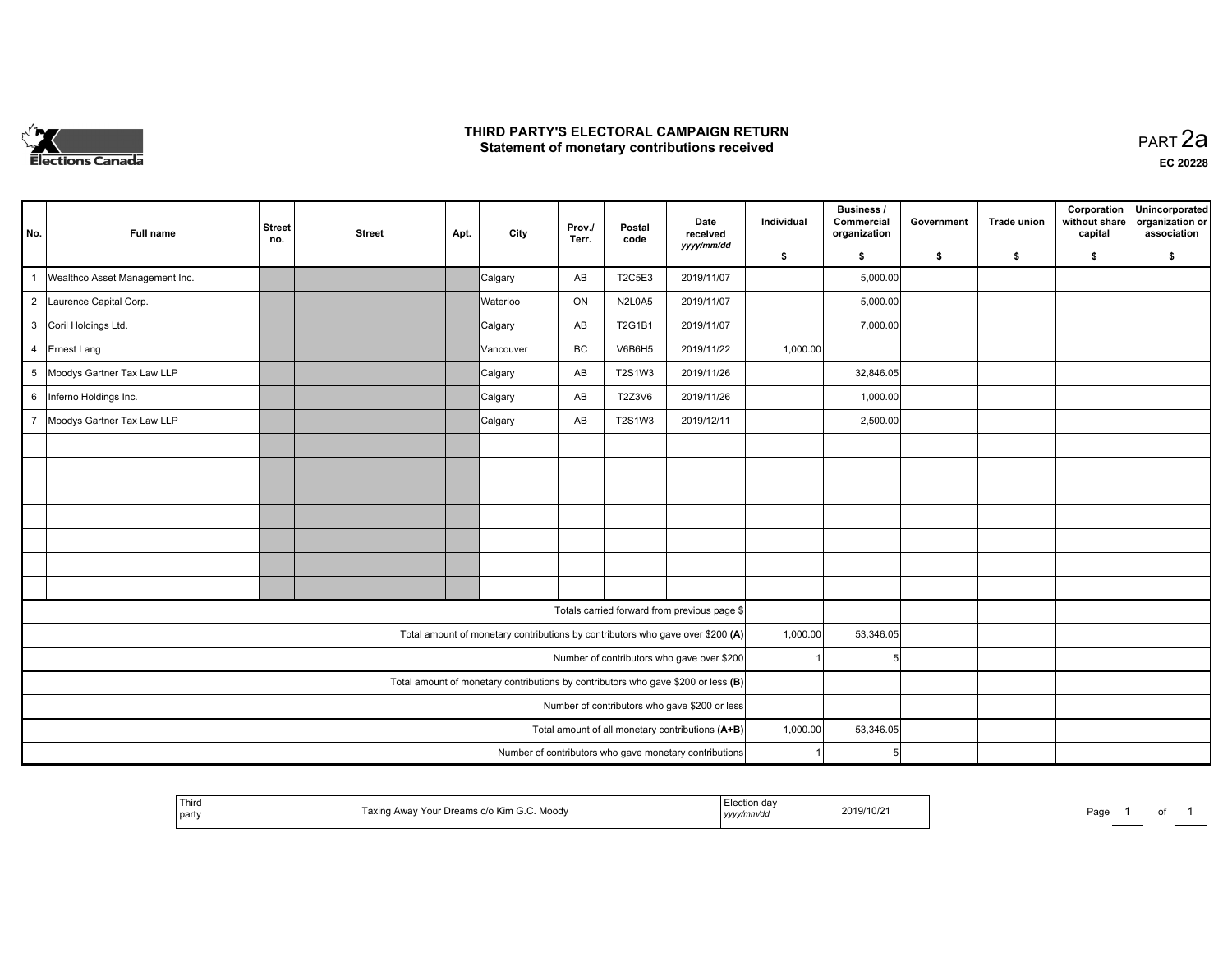

### **THIRD PARTY'S ELECTORAL CAMPAIGN RETURN**  THIRD PARTY'S ELECTORAL CAMPAIGN RETURN<br>Statement of non-monetary contributions received<br> **PART 2**b

| No. |                                                                                         | Full name                  | <b>Street</b><br>no. | <b>Street</b> | Apt. | City    | Prov./<br>Terr. | Postal<br>code | Date<br>received<br>yyyy/mm/dd                                                     | Individual | <b>Business /</b><br>Commercial<br>organization | Government | Trade union | Corporation<br>without share<br>capital | Unincorporated<br>organization or<br>association |
|-----|-----------------------------------------------------------------------------------------|----------------------------|----------------------|---------------|------|---------|-----------------|----------------|------------------------------------------------------------------------------------|------------|-------------------------------------------------|------------|-------------|-----------------------------------------|--------------------------------------------------|
|     |                                                                                         |                            |                      |               |      |         |                 |                |                                                                                    | \$         | \$                                              | \$         | \$          | \$                                      | \$                                               |
| -1  |                                                                                         | Moodys Gartner Tax Law LLP |                      |               |      | Calgary | AB              | T2S1W3         |                                                                                    |            | 2,550.61                                        |            |             |                                         |                                                  |
|     |                                                                                         |                            |                      |               |      |         |                 |                |                                                                                    |            |                                                 |            |             |                                         |                                                  |
|     |                                                                                         |                            |                      |               |      |         |                 |                |                                                                                    |            |                                                 |            |             |                                         |                                                  |
|     |                                                                                         |                            |                      |               |      |         |                 |                |                                                                                    |            |                                                 |            |             |                                         |                                                  |
|     |                                                                                         |                            |                      |               |      |         |                 |                |                                                                                    |            |                                                 |            |             |                                         |                                                  |
|     |                                                                                         |                            |                      |               |      |         |                 |                |                                                                                    |            |                                                 |            |             |                                         |                                                  |
|     |                                                                                         |                            |                      |               |      |         |                 |                |                                                                                    |            |                                                 |            |             |                                         |                                                  |
|     |                                                                                         |                            |                      |               |      |         |                 |                |                                                                                    |            |                                                 |            |             |                                         |                                                  |
|     |                                                                                         |                            |                      |               |      |         |                 |                |                                                                                    |            |                                                 |            |             |                                         |                                                  |
|     |                                                                                         |                            |                      |               |      |         |                 |                |                                                                                    |            |                                                 |            |             |                                         |                                                  |
|     |                                                                                         |                            |                      |               |      |         |                 |                |                                                                                    |            |                                                 |            |             |                                         |                                                  |
|     |                                                                                         |                            |                      |               |      |         |                 |                |                                                                                    |            |                                                 |            |             |                                         |                                                  |
|     |                                                                                         |                            |                      |               |      |         |                 |                |                                                                                    |            |                                                 |            |             |                                         |                                                  |
|     |                                                                                         |                            |                      |               |      |         |                 |                |                                                                                    |            |                                                 |            |             |                                         |                                                  |
|     |                                                                                         |                            |                      |               |      |         |                 |                | Totals carried forward from previous page \$                                       |            |                                                 |            |             |                                         |                                                  |
|     |                                                                                         |                            |                      |               |      |         |                 |                | Total amount of non-monetary contributions by contributors who gave over \$200 (A) |            | 2,550.61                                        |            |             |                                         |                                                  |
|     |                                                                                         |                            |                      |               |      |         |                 |                | Number of contributors who gave over \$200                                         |            |                                                 |            |             |                                         |                                                  |
|     | Total amount of non-monetary contributions by contributors who gave \$200 or less $(B)$ |                            |                      |               |      |         |                 |                |                                                                                    |            |                                                 |            |             |                                         |                                                  |
|     | Number of contributors who gave \$200 or less                                           |                            |                      |               |      |         |                 |                |                                                                                    |            |                                                 |            |             |                                         |                                                  |
|     | Total amount of all non-monetary contributions (A+B)                                    |                            |                      |               |      |         |                 |                |                                                                                    |            | 2,550.61                                        |            |             |                                         |                                                  |
|     |                                                                                         |                            |                      |               |      |         |                 |                | Number of contributors who gave non-monetary contributions                         |            | $\overline{1}$                                  |            |             |                                         |                                                  |

|  | <sup>l</sup> Third<br>l party | Taxing Away Your Dreams c/o Kim G.C. Moody | Election dav<br>yyyy/mm/dd | 2019/10/21<br>. | the property of the control of the<br>Page | _______ | ັບ |  |
|--|-------------------------------|--------------------------------------------|----------------------------|-----------------|--------------------------------------------|---------|----|--|
|--|-------------------------------|--------------------------------------------|----------------------------|-----------------|--------------------------------------------|---------|----|--|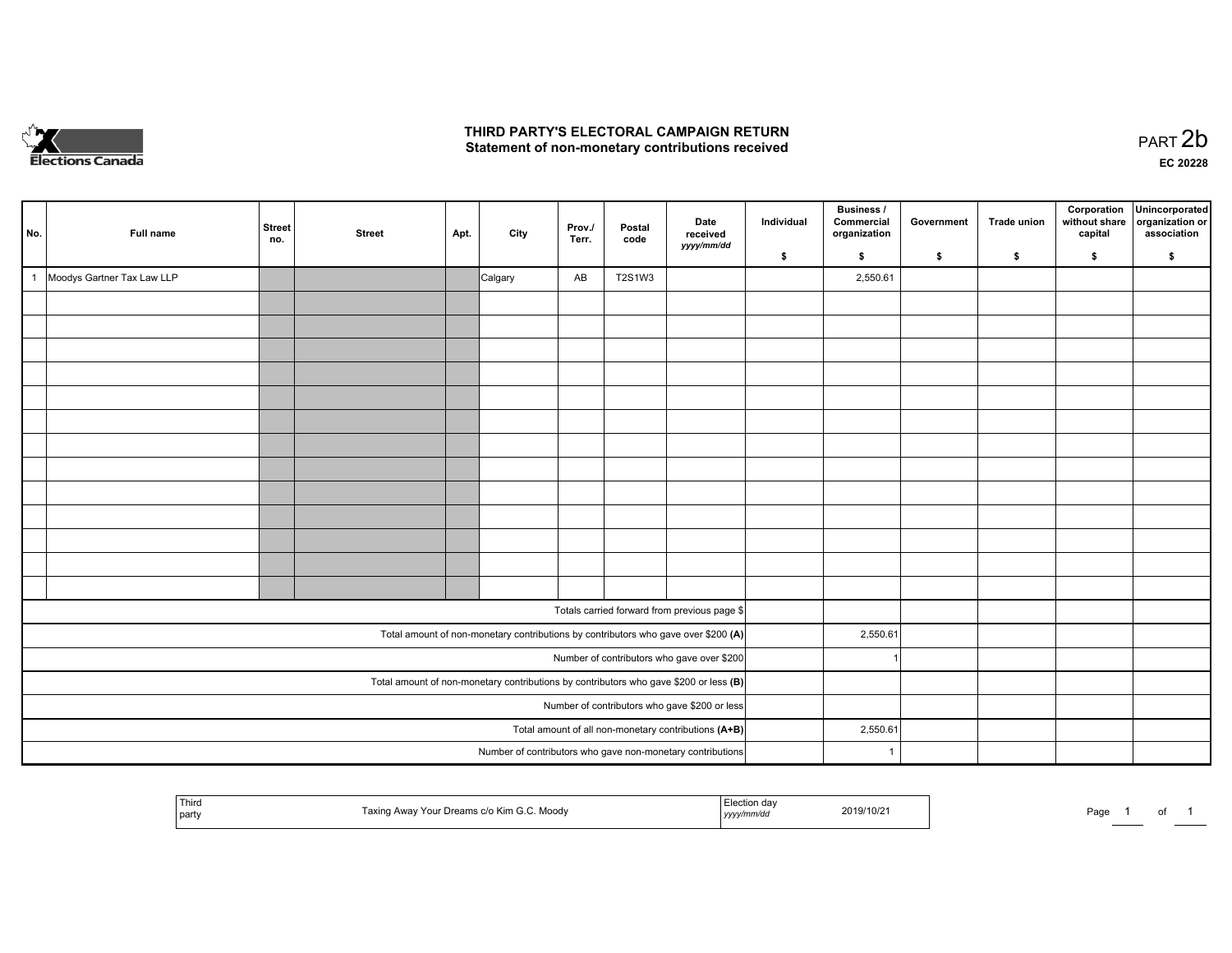

## **THIRD PARTY'S ELECTORAL CAMPAIGN RETURN STATE:** PRACT OF OPPRESS TO PART 2C STATE STATE STATE STATE STATE STATE STATE STATE STATE STATE STATE STATE STA<br>PART 2C Statement of operating loans received

**EC 20228**

| No.                             | Full name                                    | <b>Street</b><br>no. | <b>Street</b> | Apt. | City | Prov./<br>Terr. | Postal<br>code | Date<br>received                                                  | Individual | <b>Business /</b><br>Commercial<br>organization | Government | <b>Trade union</b> | Corporation<br>capital | Unincorporated<br>without share organization or<br>association |
|---------------------------------|----------------------------------------------|----------------------|---------------|------|------|-----------------|----------------|-------------------------------------------------------------------|------------|-------------------------------------------------|------------|--------------------|------------------------|----------------------------------------------------------------|
|                                 |                                              |                      |               |      |      |                 |                | yyyy/mm/dd                                                        | \$         | \$                                              | \$         | \$                 | \$                     | \$                                                             |
|                                 |                                              |                      |               |      |      |                 |                |                                                                   |            |                                                 |            |                    |                        |                                                                |
|                                 |                                              |                      |               |      |      |                 |                |                                                                   |            |                                                 |            |                    |                        |                                                                |
|                                 |                                              |                      |               |      |      |                 |                |                                                                   |            |                                                 |            |                    |                        |                                                                |
|                                 |                                              |                      |               |      |      |                 |                |                                                                   |            |                                                 |            |                    |                        |                                                                |
|                                 |                                              |                      |               |      |      |                 |                |                                                                   |            |                                                 |            |                    |                        |                                                                |
|                                 |                                              |                      |               |      |      |                 |                |                                                                   |            |                                                 |            |                    |                        |                                                                |
|                                 |                                              |                      |               |      |      |                 |                |                                                                   |            |                                                 |            |                    |                        |                                                                |
|                                 |                                              |                      |               |      |      |                 |                |                                                                   |            |                                                 |            |                    |                        |                                                                |
|                                 |                                              |                      |               |      |      |                 |                |                                                                   |            |                                                 |            |                    |                        |                                                                |
|                                 |                                              |                      |               |      |      |                 |                |                                                                   |            |                                                 |            |                    |                        |                                                                |
|                                 |                                              |                      |               |      |      |                 |                |                                                                   |            |                                                 |            |                    |                        |                                                                |
|                                 |                                              |                      |               |      |      |                 |                |                                                                   |            |                                                 |            |                    |                        |                                                                |
|                                 |                                              |                      |               |      |      |                 |                |                                                                   |            |                                                 |            |                    |                        |                                                                |
|                                 |                                              |                      |               |      |      |                 |                |                                                                   |            |                                                 |            |                    |                        |                                                                |
|                                 |                                              |                      |               |      |      |                 |                | Totals carried forward from previous page \$                      |            |                                                 |            |                    |                        |                                                                |
|                                 |                                              |                      |               |      |      |                 |                | Total amount of loans by lenders who provided over \$200 (A)      |            |                                                 |            |                    |                        |                                                                |
|                                 |                                              |                      |               |      |      |                 |                | Number of lenders who provided over \$200                         |            |                                                 |            |                    |                        |                                                                |
|                                 |                                              |                      |               |      |      |                 |                | Total amount of loans by lenders who provided \$200 or less $(B)$ |            |                                                 |            |                    |                        |                                                                |
|                                 | Number of lenders who provided \$200 or less |                      |               |      |      |                 |                |                                                                   |            |                                                 |            |                    |                        |                                                                |
| Total amount of all loans (A+B) |                                              |                      |               |      |      |                 |                |                                                                   |            |                                                 |            |                    |                        |                                                                |
|                                 |                                              |                      |               |      |      |                 |                | Number of all lenders who provided loans                          |            |                                                 |            |                    |                        |                                                                |

| Third<br>g Away Your Dreams c/o Kim G.C. Moody<br>axing<br>party | Election<br>dav<br>2019/10/21<br>yyyymmaa | Page<br>. . |
|------------------------------------------------------------------|-------------------------------------------|-------------|
|------------------------------------------------------------------|-------------------------------------------|-------------|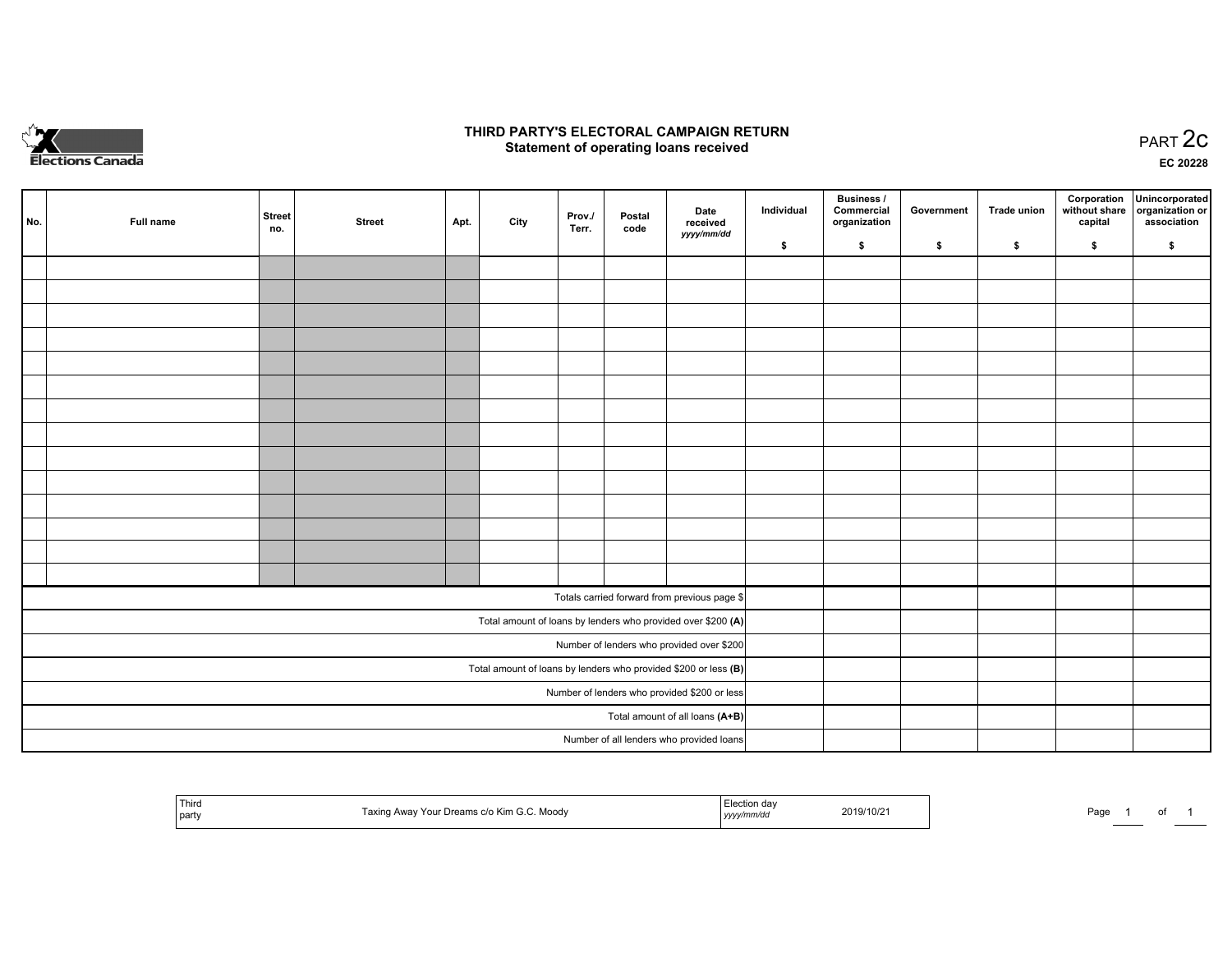

## **THIRD PARTY'S ELECTORAL CAMPAIGN RETURN S** ELECTORAL CAMPAIGN RETURN<br>Summary of inflows PART 2d

| No.   | Type of contributor / lender                    | <b>Monetary</b><br>contributions<br>(Part 2a)<br>\$ | Non-monetary<br>contributions<br>(Part 2b)<br>\$ | Loans<br>(Part 2c)<br>\$ | <b>Total</b><br>\$ | Number of<br>contributors and<br>lenders |
|-------|-------------------------------------------------|-----------------------------------------------------|--------------------------------------------------|--------------------------|--------------------|------------------------------------------|
|       |                                                 |                                                     |                                                  |                          |                    |                                          |
| 1.    | Individuals                                     | 1,000.00                                            |                                                  |                          |                    |                                          |
|       | 2. Businesses / Commercial organizations        | 53,346.05                                           | 2,550.61                                         |                          |                    |                                          |
|       | 3. Governments                                  |                                                     |                                                  |                          |                    |                                          |
| 4.    | Trade unions                                    |                                                     |                                                  |                          |                    |                                          |
| 5.    | Corporations without share capital              |                                                     |                                                  |                          |                    |                                          |
|       | 6. Unincorporated organizations or associations |                                                     |                                                  |                          |                    |                                          |
| 7.    | Total (items 1 to 6)                            | 54,346.05                                           | 2,550.61                                         |                          |                    |                                          |
| Total |                                                 |                                                     |                                                  |                          |                    |                                          |
|       | 8. Amount of third party's resources used       |                                                     |                                                  |                          |                    |                                          |
|       | 9. Grand total (items $7$ and $8$ )             | 54,346.05                                           | 2,550.61                                         |                          |                    |                                          |

| Third<br>party | . Moodv<br>Taxino<br>ם Awav Your Dreams c/o Kim G | Election dav<br>yyyy/mm/da | 2019/10/2 |
|----------------|---------------------------------------------------|----------------------------|-----------|
|----------------|---------------------------------------------------|----------------------------|-----------|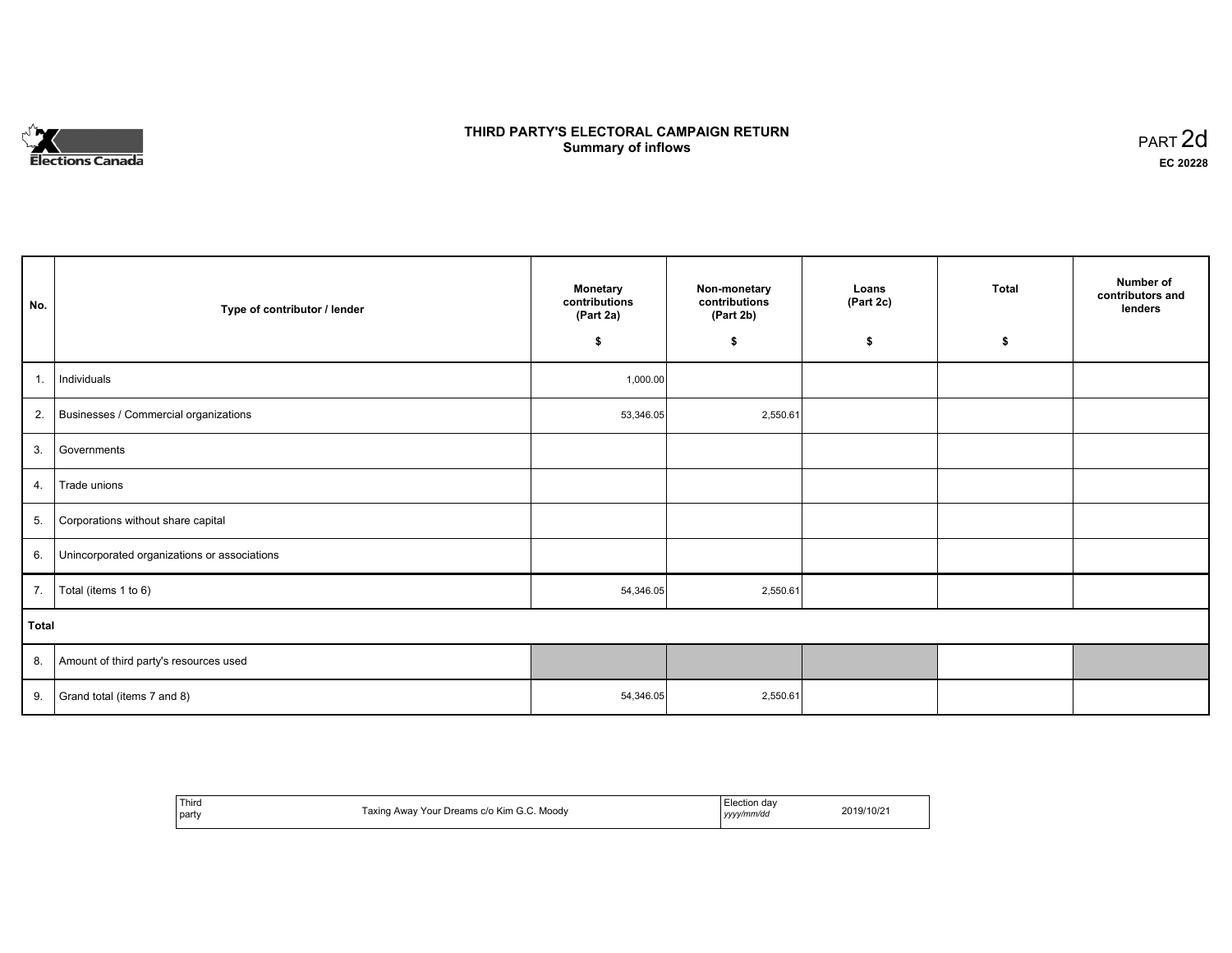

## **THIRD PARTY'S ELECTORAL CAMPAIGN RETURN Statement of expenses incurred for regulated activities that take place during the pre-election period**  *(Only applicable to a fixed-date general election)*

For a list of expense types, expense categories and expense subcategories, refer to Annex II in the Instructions.

| No.      | Date<br>incurred<br>yyyy/mm/dd | $\left  \begin{array}{c} \text{ED Code} \\ (\text{if applicable}) \end{array} \right $ | Supplier | <b>Expense type</b> | <b>Expense</b><br>category | Expense<br>subcategory | Starting date<br>of activity,<br>advertisement<br>advertisement<br>dvertisement<br>or survey<br>yyyy/mm/dd | or survey<br>yyyy/mm/dd | Place of activity or<br>advertisement        | <b>Expense amount</b><br>\$ |
|----------|--------------------------------|----------------------------------------------------------------------------------------|----------|---------------------|----------------------------|------------------------|------------------------------------------------------------------------------------------------------------|-------------------------|----------------------------------------------|-----------------------------|
|          |                                |                                                                                        |          |                     |                            |                        |                                                                                                            |                         |                                              |                             |
|          |                                |                                                                                        |          |                     |                            |                        |                                                                                                            |                         |                                              |                             |
|          |                                |                                                                                        |          |                     |                            |                        |                                                                                                            |                         |                                              |                             |
|          |                                |                                                                                        |          |                     |                            |                        |                                                                                                            |                         |                                              |                             |
|          |                                |                                                                                        |          |                     |                            |                        |                                                                                                            |                         |                                              |                             |
|          |                                |                                                                                        |          |                     |                            |                        |                                                                                                            |                         |                                              |                             |
|          |                                |                                                                                        |          |                     |                            |                        |                                                                                                            |                         |                                              |                             |
|          |                                |                                                                                        |          |                     |                            |                        |                                                                                                            |                         |                                              |                             |
|          |                                |                                                                                        |          |                     |                            |                        |                                                                                                            |                         |                                              |                             |
|          |                                |                                                                                        |          |                     |                            |                        |                                                                                                            |                         |                                              |                             |
|          |                                |                                                                                        |          |                     |                            |                        |                                                                                                            |                         |                                              |                             |
|          |                                |                                                                                        |          |                     |                            |                        |                                                                                                            |                         |                                              |                             |
|          |                                |                                                                                        |          |                     |                            |                        |                                                                                                            |                         |                                              |                             |
|          |                                |                                                                                        |          |                     |                            |                        |                                                                                                            |                         |                                              |                             |
|          |                                |                                                                                        |          |                     |                            |                        |                                                                                                            |                         |                                              |                             |
|          |                                |                                                                                        |          |                     |                            |                        |                                                                                                            |                         |                                              |                             |
|          |                                |                                                                                        |          |                     |                            |                        |                                                                                                            |                         |                                              |                             |
|          |                                |                                                                                        |          |                     |                            |                        |                                                                                                            |                         | Totals carried forward from previous page \$ |                             |
| Total \$ |                                |                                                                                        |          |                     |                            |                        |                                                                                                            |                         |                                              |                             |

| Third<br>Taxing Away Your Dreams c/o Kim G.C. Moody<br>  part | Election day<br>2019/10/21<br>yyyy/mm/dd | Page |
|---------------------------------------------------------------|------------------------------------------|------|
|---------------------------------------------------------------|------------------------------------------|------|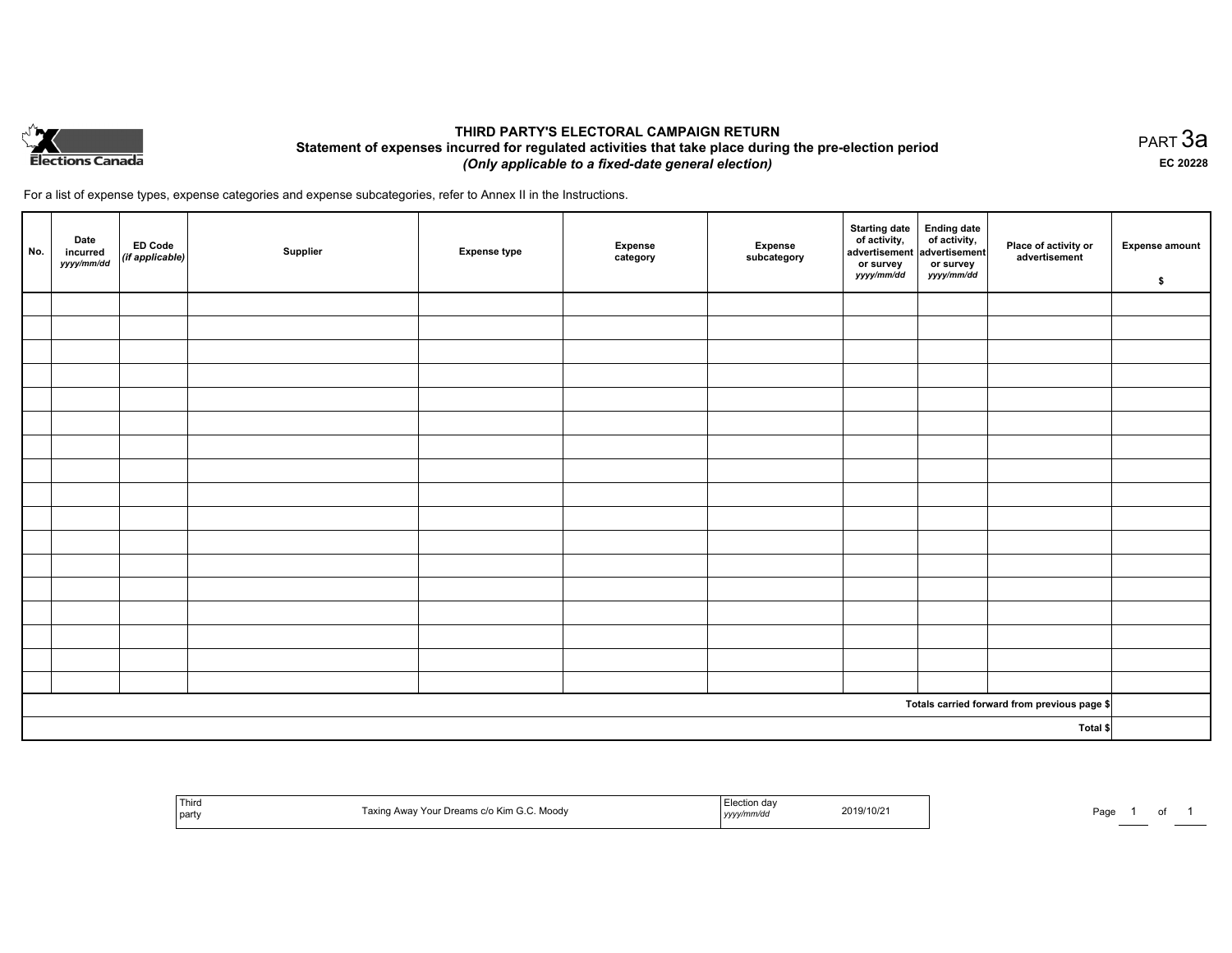

# **THIRD PARTY'S ELECTORAL CAMPAIGN RETURN Statement of expenses incurred for regulated activities that take place during the election period**<br>PART  $3\mathsf{b}$

**EC 20228**

For a list of expense types, expense categories and expense subcategories, refer to Annex II in the Instructions.

| No. | Date<br>incurred<br>yyyy/mm/dd | <b>ED Code</b><br>(if applicable) | <b>Supplier</b>                | <b>Expense type</b>  | <b>Expense</b><br>category | <b>Expense</b><br>subcategory   | <b>Starting date</b><br>of activity,<br>advertisement<br>or survey<br>yyyy/mm/dd | <b>Ending date</b><br>of activity,<br>advertisement<br>or survey<br>yyyy/mm/dd | Place of activity or<br>advertisement        | <b>Expense amount</b> |
|-----|--------------------------------|-----------------------------------|--------------------------------|----------------------|----------------------------|---------------------------------|----------------------------------------------------------------------------------|--------------------------------------------------------------------------------|----------------------------------------------|-----------------------|
|     |                                |                                   |                                |                      |                            |                                 |                                                                                  |                                                                                |                                              | s.                    |
|     | 2019/10/19                     |                                   | Postmedia                      | Election advertising | Advertising                | Print media                     | 2019/10/19                                                                       | 2019/10/19                                                                     | Toronto Sun                                  | 2.789.06              |
| 2   | 2019/10/15                     |                                   | Postmedia                      | Election advertising | Advertising                | Print media                     | 2019/10/15                                                                       | 2019/10/15                                                                     | Toronto Sun                                  | 2,789.06              |
| 3   | 2019/10/10                     |                                   | Starmetroland Media            | Election advertising | Advertising                | Print media                     | 2019/10/10                                                                       | 2019/10/10                                                                     | Markham Economist                            | 2,709.00              |
| 4   | 2019/10/10                     |                                   | Starmetroland Media            | Election advertising | Advertising                | Print media                     | 2019/10/10                                                                       | 2019/10/10                                                                     | Waterloo Region Record                       | 4,095.00              |
| 5   | 2019/10/10                     |                                   | Starmetroland Media            | Election advertising | Advertising                | Print media                     | 2019/10/10                                                                       | 2019/10/10                                                                     | <b>Richmond Hill Liberal</b>                 | 2,709.00              |
| 6   | 2019/10/10                     |                                   | Starmetroland Media            | Election advertising | Advertising                | Print media                     | 2019/10/10                                                                       | 2019/10/10                                                                     | Vaughan Citizen                              | 2.709.00              |
|     | 2019/10/10                     |                                   | Postmedia                      | Election advertising | Advertising                | Placement costs                 | 2019/10/10                                                                       | 2019/10/17                                                                     | Newspaper.com                                | 3,346.88              |
| 8   | 2019/10/10                     |                                   | Metroland                      | Election advertising | Advertising                | Placement costs                 | 2019/10/15                                                                       | 2019/10/16                                                                     | Metroland network                            | 787.50                |
| 9   | 2019/10/10                     |                                   | Metroland                      | Election advertising | Advertising                | <b>Placement costs</b>          | 2019/10/10                                                                       | 2019/10/17                                                                     | TheStar.com                                  | 2,625.00              |
| 10  | 2019/10/11                     |                                   | Facebook Ads                   | Election advertising | Advertising                | Social media                    | 2019/10/11                                                                       | 2019/10/17                                                                     | Facebook.com                                 | 2,200.00              |
| 11  | 2019/10/15                     |                                   | Sheraton Parkway Toronto North | Partisan activity    | Events                     | Other - non partisan tax prese  | 2019/10/17                                                                       | 2019/10/17                                                                     | Sheraton - East Rich etc                     | 2,419.85              |
| 12  | 2019/10/18                     |                                   | Sheraton Parkway Toronto North | Partisan activity    | Events                     | Other - non partisan tax presel | 2019/10/17                                                                       | 2019/10/17                                                                     | Sheraton - East Rich etc                     | 1,484.20              |
| 13  | 2019/10/15                     |                                   | Springhill Suite By Marriott   | Partisan activity    | Events                     | Other - non partisan tax presel | 2019/10/15                                                                       | 2019/10/16                                                                     | Marriott - Toronto Va etc                    | 1,300.91              |
| 14  | 2019/10/16                     |                                   | Sherwood                       | Partisan activity    | Events                     | Other - non partisan tax prese  | 2019/10/16                                                                       | 2019/10/16                                                                     | Sherwood - Kitchener                         | 308.49                |
| 15  | 2019/10/16                     |                                   | Y Café Caterer                 | Partisan activity    | Events                     | Other - non partisan tax presel | 2019/10/16                                                                       | 2019/10/16                                                                     | CIGI Campus                                  | 92.43                 |
| 16  | 2019/10/04                     |                                   | GoDaddy Domains Canada Inc.    | Election advertising | Advertising                | Design & development            | 2019/10/04                                                                       | 2019/10/21                                                                     | CoDaddy                                      | 11.54                 |
| 17  | 2019/10/04                     |                                   | SiteGround Hosting Ltd.        | Election advertising | Advertising                | Design & development            | 2019/10/04                                                                       | 2019/10/21                                                                     | SiteGround                                   | 217.73                |
|     |                                |                                   |                                |                      |                            |                                 |                                                                                  |                                                                                | Totals carried forward from previous page \$ |                       |
|     |                                |                                   |                                |                      |                            |                                 |                                                                                  |                                                                                | Total \$                                     |                       |

| ⊦da\<br>ACTION<br>2019<br>.<br>Moodv<br>∘ Kim<br>eams:<br>r our<br>70Z<br>wwci<br>v/mm/dr<br>,,,, | . .<br>Third<br>' partv |
|---------------------------------------------------------------------------------------------------|-------------------------|
|---------------------------------------------------------------------------------------------------|-------------------------|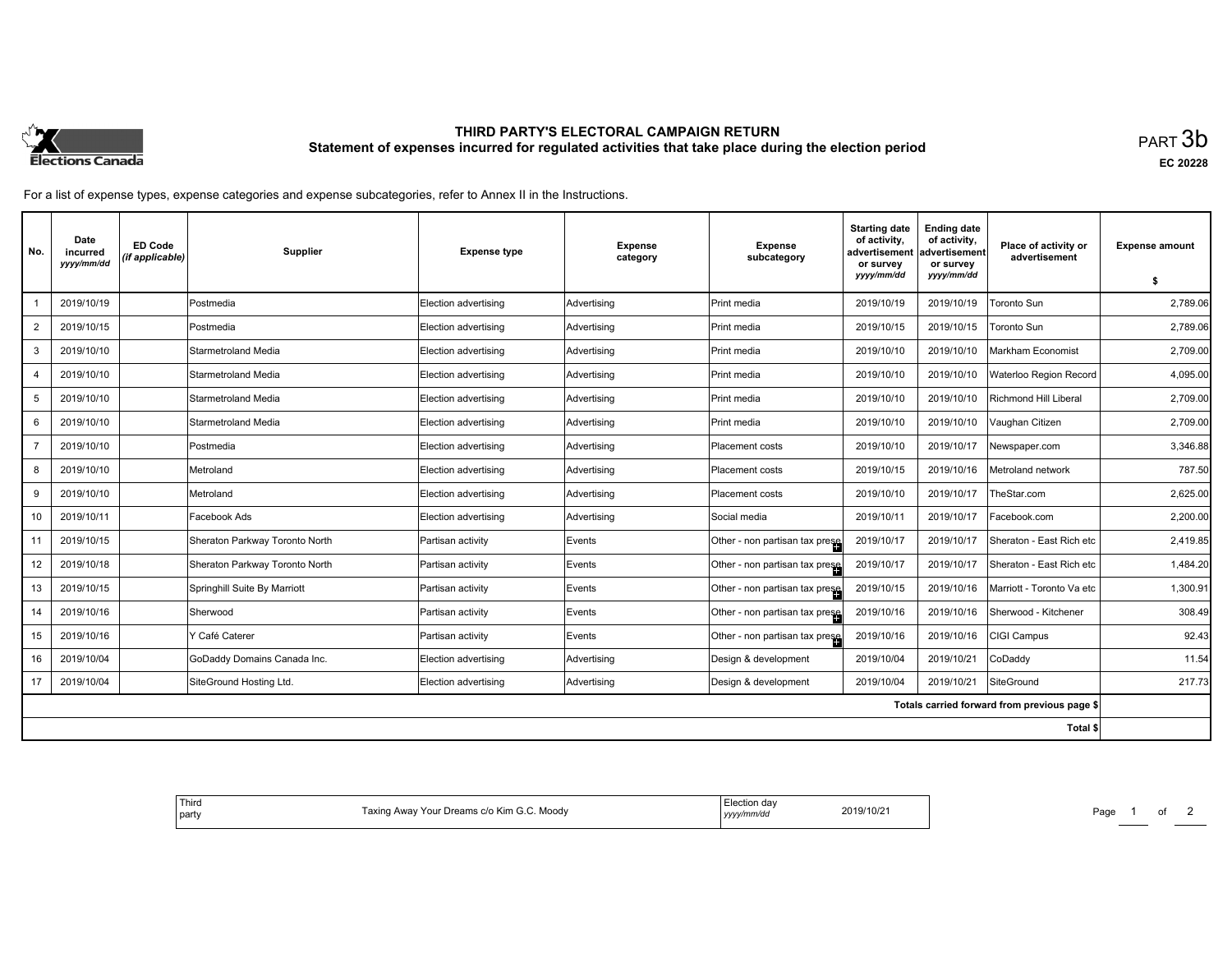

# **THIRD PARTY'S ELECTORAL CAMPAIGN RETURN Statement of expenses incurred for regulated activities that take place during the election period**<br>PART  $3\mathsf{b}$

**EC 20228**

For a list of expense types, expense categories and expense subcategories, refer to Annex II in the Instructions.

| No.      | Date<br>incurred<br>yyyy/mm/dd | <b>ED Code</b><br>(if applicable) | Supplier                             | <b>Expense type</b>  | <b>Expense</b><br>category                       | <b>Expense</b><br>subcategory | <b>Starting date</b><br>of activity.<br>advertisement<br>or survey<br>yyyy/mm/dd | <b>Ending date</b><br>of activity,<br>advertisement<br>or survey<br>yyyy/mm/dd | Place of activity or<br>advertisement        | <b>Expense amount</b><br>Ŝ. |
|----------|--------------------------------|-----------------------------------|--------------------------------------|----------------------|--------------------------------------------------|-------------------------------|----------------------------------------------------------------------------------|--------------------------------------------------------------------------------|----------------------------------------------|-----------------------------|
| 18       | 2019/10/31                     |                                   | Forward Level Inc.                   | Election advertising | Advertising                                      | Design & development          | 2019/10/04                                                                       | 2019/10/21                                                                     | Calgary                                      | 10.584.00                   |
| 19       | 2019/10/14                     |                                   | WestJet                              | Partisan activity    | <b>Other</b>                                     | Other-transportation          | 2019/10/15                                                                       | 2019/10/19                                                                     | Westjet                                      | 1,532.60                    |
| 20       | 2019/10/15                     |                                   | Uber                                 | Partisan activity    | Other                                            | Other-Transportation          | 2019/10/15                                                                       | 2019/10/17                                                                     | Uber                                         | 92.66                       |
| 21       | 2019/10/19                     |                                   | Hertz Car Rental                     | Partisan activity    | Other                                            | Other-Transportation          | 2019/10/15                                                                       | 2019/10/18                                                                     | Toronto                                      | 609.80                      |
| 22       | 2019/10/18                     |                                   | Esso-Mississauga                     | Partisan activity    | Other                                            | Other-Transportation          | 2019/10/18                                                                       | 2019/10/18                                                                     | Toronto                                      | 39.92                       |
| 23       | 2019/10/16                     |                                   | Springhill Suite BY Marriott         | Partisan activity    | Other                                            | Other-accomodation            | 2019/10/15                                                                       | 2019/10/16                                                                     | Marriott-Toronto Vau etc                     | 210.36                      |
| 24       | 2019/10/17                     |                                   | Delta Hotels - Kitchener/Waterloo    | Partisan activity    | Other                                            | Other-accomodation            | 2019/10/16                                                                       | 2019/10/17                                                                     | Delta-Waterloo                               | 366.89                      |
| 25       | 2019/10/18                     |                                   | Hilton Hotels - Toronto              | Partisan activity    | Other                                            | Other-accomodation            | 2019/10/17                                                                       | 2019/10/18                                                                     | Hitto-Toronto                                | 419.62                      |
| 26       | 2019/10/19                     |                                   | Sheraton Gateway Hotel - Mississauga | Partisan activity    | Other                                            | Other-accomodation            | 2019/10/18                                                                       | 2019/10/19                                                                     | Sheraton-Mississauga                         | 292.62                      |
| 27       | 2019/10/15                     |                                   | HMS Host - Calgary Airport           | Partisan activity    | Other                                            | Meals&entertainment           | 2019/10/15                                                                       | 2019/10/15                                                                     | HMS-Calgary Interna etc                      | 22.54                       |
| 28       | 2019/10/16                     |                                   | Cora's - Vaughan                     | Partisan activity    | Other                                            | Meals&entertainment           | 2019/10/16                                                                       | 2019/10/16                                                                     | Cora's-Vaughan                               | 15.00                       |
| 29       | 2019/10/16                     |                                   | Proof Kitchen & Lounge - Waterloo    | Partisan activity    | <b>Other</b>                                     | Meals&entertainment           | 2019/10/16                                                                       | 2019/10/16                                                                     | Proof Kitchen & Lou etc                      | 157.22                      |
| 30       | 2019/10/18                     |                                   | Tundra, Hilton Hotel - Toronto       | Partisan activity    | Other                                            | Meals&entertainment           | 2019/10/16                                                                       | 2019/10/16                                                                     | Tundra, Hilton Hotel etc                     | 37.97                       |
| 31       | 2019/11/12                     |                                   | Miller Thomson                       | Partisan activity    | Salaries, wages & consulting fee Consulting fees |                               | 2019/09/30                                                                       | 2019/10/22                                                                     | Miller Thomson-Cal etc                       | 7,350.00                    |
|          |                                |                                   |                                      |                      |                                                  |                               |                                                                                  |                                                                                |                                              |                             |
|          |                                |                                   |                                      |                      |                                                  |                               |                                                                                  |                                                                                |                                              |                             |
|          |                                |                                   |                                      |                      |                                                  |                               |                                                                                  |                                                                                |                                              |                             |
|          |                                |                                   |                                      |                      |                                                  |                               |                                                                                  |                                                                                | Totals carried forward from previous page \$ |                             |
| Total \$ |                                |                                   |                                      |                      |                                                  |                               |                                                                                  |                                                                                | 54,348.05                                    |                             |

| 10/2<br>vlood<br>-dilly<br>$\mathbf{u}$<br>vwa.<br>∠U '<br>mn<br>,,,, |  |
|-----------------------------------------------------------------------|--|
|-----------------------------------------------------------------------|--|